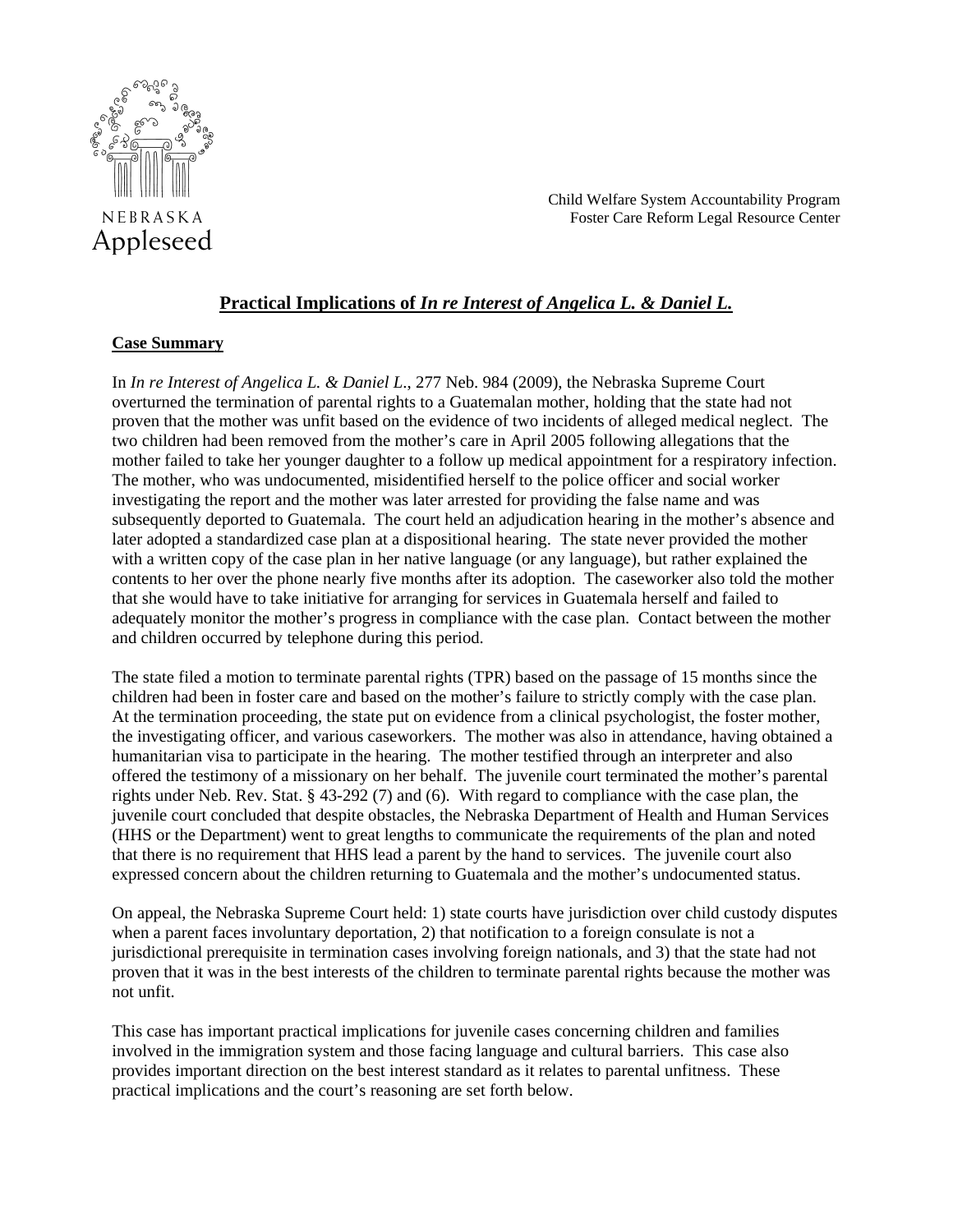### **Unfitness and Best Interests**

This case provides another articulation of the unfitness standard in Nebraska and its role in the best interests determination in the context of termination proceedings. The Supreme Court reiterated that there is a presumption that reunification is in the best interests of children and that, in order to rebut this presumption, the state must prove that the parent is unfit. Stated another way, "the 'best interests' standard is subject to the overriding presumption that the relationship between parent and child is constitutionally protected" and the state cannot force the breakup of the family unless the state affirmatively shows that the parent is unfit. *Id*. at 1007.

### Medical Neglect and 15/22

In this case, the Supreme Court determined that the state had not proven that the mother was unfit based on evidence of two allegations of medical neglect: primarily based on the allegation that the mother failed to take her younger daughter to a follow up medical appointment for a respiratory infection, and secondary evidence that the mother had not obtained medical care for the same child several years prior following the child's premature birth. The Supreme Court noted that none of the state's witnesses were ever asked about the mother's unfitness and nothing in the record indicated that the mother was unfit. Instead, the state and the GAL relied on the argument that the two isolated incidents of a failure to provide medical care to the younger child was sufficient to TPR. The Supreme Court rejected this argument, citing the fact that the mother had routinely sought medical care for both children on other occasions, had demonstrated a willingness to learn how to avoid similar incidents in the future, and testified that she had access to medical care in Guatemala. In addition, the state did not rebut the evidence in two home studies which indicated that the mother was able to provide for the children's basis needs in Guatemala and that she is a fit parent. Instead, the state presented evidence that it was in the children's best interests to remain with the foster parents because living in Guatemala would put them at a disadvantage compared to the U.S. The Supreme Court stated that this was insufficient to overcome the presumption that reunification was in the children's best interests and that the best interests standard "does not require simply that a determination be made that one environment or set of circumstances is superior to another."

The Supreme Court also reiterated that the fact that a child has been in an out-of-home placement for 15 or more of the most recent 22 months does not by itself demonstrate parental unfitness.

## Case Plan Compliance

The Supreme Court also rejected the state's contention that the mother was unfit because she failed to strictly comply with the case plan, noting that the mother progressed and generally complied (e.g., she maintained phone contact with the children, is employed, maintain an adequate home, and could provide for the children's basic needs) and any deficiencies did not establish unfitness. The primary deficiency identified by the state was that the mother did not comply with a psychological evaluation, yet the mother provided a letter from a Guatemalan official regarding the living conditions in Guatemala and was not informed that this was insufficient. Furthermore, there was nothing in the record to indicate any concern regarding the mother's mental health and the caseworker admitted that the requirement was included in the plan as part of standard practice. The state also alleged that the mother did not complete a parenting class, yet the caseworker failed to monitor the mother's progress or confirm that she did not actually do so. The Court noted that the mother's "failure to follow the plan as thoroughly as DHHS desired is simply not probative of [the mother's] fitness to parent." *Id*. at 1012.

## Take Home Message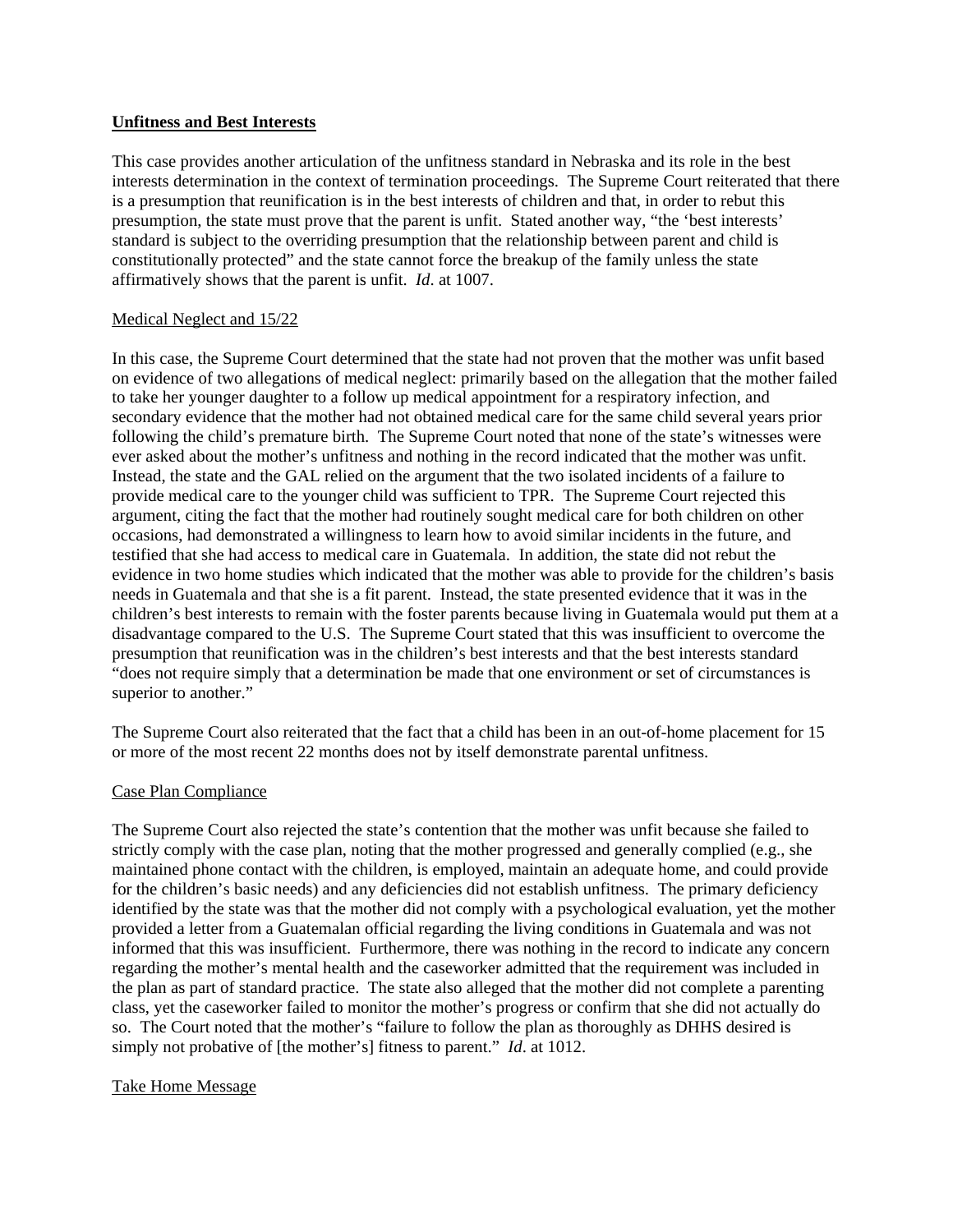This case serves as an important reminder that the state must *affirmatively prove* unfitness by clear and convincing evidence in all TPR cases, even though unfitness is not explicitly specified in Neb. Rev. Stat. § 43-292. For additional guidance on the unfitness standard, see *In re Interest of Xavier H.*, 274 Neb. 331 (2007).

## **Duties of HHS**

This case also makes clear that it is HHS's responsibility to monitor compliance with the case plan. This responsibility should not be shifted entirely to the parent. Here, the record contained no evidence showing what effort the caseworker made to set up services in Guatemala. Instead, the worker communicated to the mother that she would have to set up services herself and testified that, due to the mother's location, she could not monitor the mother's progress. The Supreme Court noted that this essentially placed the burden on the mother to show she had met the case plan requirements.

It is also the responsibility of the state to try to effectuate reunification when doing so is in the best interests of the children. Here, the Supreme Court expressed concern about the length of time the children had been placed outside the home, but noted that this circumstance would not have existed had the state allowed the mother to take her children with her to Guatemala. The Supreme Court also noted that the children could have been released to the mother at the time she was released from custody and was awaiting deportation and that the government of Guatemala could have monitored the children's well-being while the mother complied with the case plan.

### **Jurisdictional Issues**

The Supreme Court in this case held that state courts have jurisdiction over child custody disputes when a parent faces involuntary deportation and that notice to a foreign national minor's consulate is not a jurisdictional prerequisite in termination proceedings. Nevertheless, a concurrence joined by a majority of justices emphasized that consular notification is a critical component of promoting the child's best interests in applicable cases.

#### State Court Jurisdiction Over Custody Issues When a Parent Faces Deportation

With regard to the first issue, the Supreme Court noted that, although this court had never addressed the issue of whether state courts have jurisdiction over custody disputes when a parent faces involuntary deportation, case law from other jurisdictions indicates that such custody issues are in fact within the jurisdiction of state courts and not, as the mother argued, federal immigration jurisdiction. The Supreme Court noted that custody matters are squarely within a state court's jurisdiction and simply because a party faces deportation, federal immigration laws do not preempt the state court's authority to decide attendant custody issues, which "arises out of the power every sovereignty possesses as parens patriae to every child within its borders…" *Id*. at 1002.

#### Consular Notification

The question of whether consular notification is a jurisdictional prerequisite to TPR actions involving foreign nationals was also an issue of first impression. Neb. Rev. Stat. § 43-3804 requires the state to provide written notice to the appropriate consulate within ten days when a foreign national minor or a child having dual citizenship is taken into custody or the state becomes aware that a minor in its custody is a foreign national or has dual citizenship. Similarly, the Vienna Convention on Consular Relations requires the state to inform the appropriate consulate "without delay."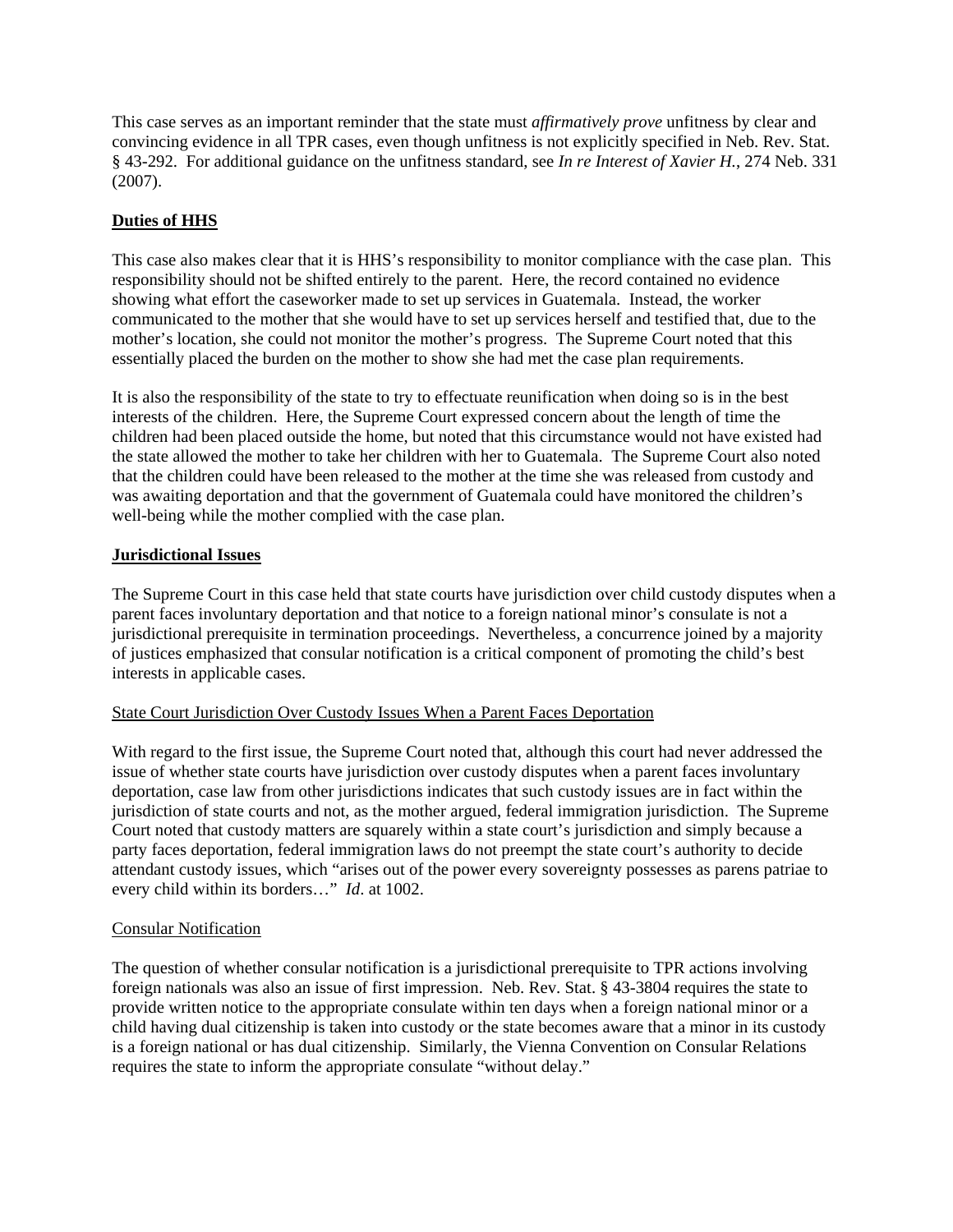The Supreme Court noted that other jurisdictions have concluded that consular notification under the Vienna Convention is not a jurisdictional prerequisite or that state courts do not lose jurisdiction for failing to notify the appropriate consulate unless the failure to notify results in prejudice, and that, where there is actual notice, custody proceedings have not been invalidated based lack of violations of the Vienna Convention. Here, the Supreme Court noted that the record contained conflicting evidence regarding whether and when the Guatemalan consulate was provided notice of the case. The caseworker testified that she sent notification to the Guatemalan consulate but letters from the consulate indicated that they received no notice. In light of this conflicting evidence, the Supreme Court recognized the trial court as the finder of fact which observed the witnesses and did not find the trial court's determination that the state complied with the Vienna Convention to be error.

With regard to the more specific requirements of the state statute (requiring written notice within ten days), the Supreme Court stated that "to obtain jurisdiction over a juvenile, the court's only concern is whether the conditions in which the juvenile presently finds himself or herself fit within the asserted subsections of § 43-247." *Id*. at 1004-1005. Accordingly, the Supreme Court concluded that § 43-3804 does not establish a prerequisite to juvenile court jurisdiction.

### Concurrence

A concurrence written by Justice Gerrard and joined by Justices Heavican, Connolly and Stephan expressed concern about HHS's communications with the consulate in this case, although agreed with the majority that compliance with § 43-3804 is not jurisdictional and that HHS minimally satisfied the Vienna Convention. The concurrence noted however that such minimal compliance should not be the standard for HHS and juvenile courts. Instead, the concurrence observed that the Nebraska Legislature as well as the U.S. and 176 other governments have recognized that "the early and active involvement of a foreign consulate is beneficial where the welfare of a foreign juvenile is concerned." *Id*. at 1013. The concurrence noted that this case, which the concurrence stated represented "a rather startling departure from [the mother's] rights and the children's best interests," may have been much different had consular notice occurred at the beginning of the case. *Id*. Importantly, the concurrence emphasized that the involvement and full participation of a foreign juvenile's consulate should be regarded as an important component of promoting the child's best interest. On a practical level, the consulate can assist the child and the parents as well as HHS, the GAL, and the juvenile court by providing information to assist in determining best interests. Therefore, the concurrence stated that HHS should repeatedly attempt to make contact with the consulate and, if HHS does not, the GAL and the juvenile court should seek the notice and involvement of the consulate. In conclusion, the concurrence noted that HHS's treatment of this requirement as merely a legal technicality fell short of appropriate efforts to promote the child's best interests.

Along the same lines, the majority opinion also noted that the state's evidentiary failure to meet its burden on unfitness was related to the state's initial failures to involve the consulate and keep the family unified, stating that "[b]ecause the state did not make this effort, it has scant evidence to supports its claims that [the mother] was unable to care for her children." *Id.* at 1012.

#### **Immigration and Cultural Issues**

Finally, the Supreme Court was sensitive to the fact that the children in this case had spent all or nearly all of their life in the U.S. and that returning them to Guatemala would have serious impacts on them. However, the Supreme Court repeatedly emphasized that best interests "does not require simply that a determination be made that one environment or set of circumstances is superior to another." *Id*. at 1009. Here, in response to the state's argument that it was in the children's best interests to remain in the U.S. with their foster parents because "living in Guatemala would put them at a disadvantage compared to